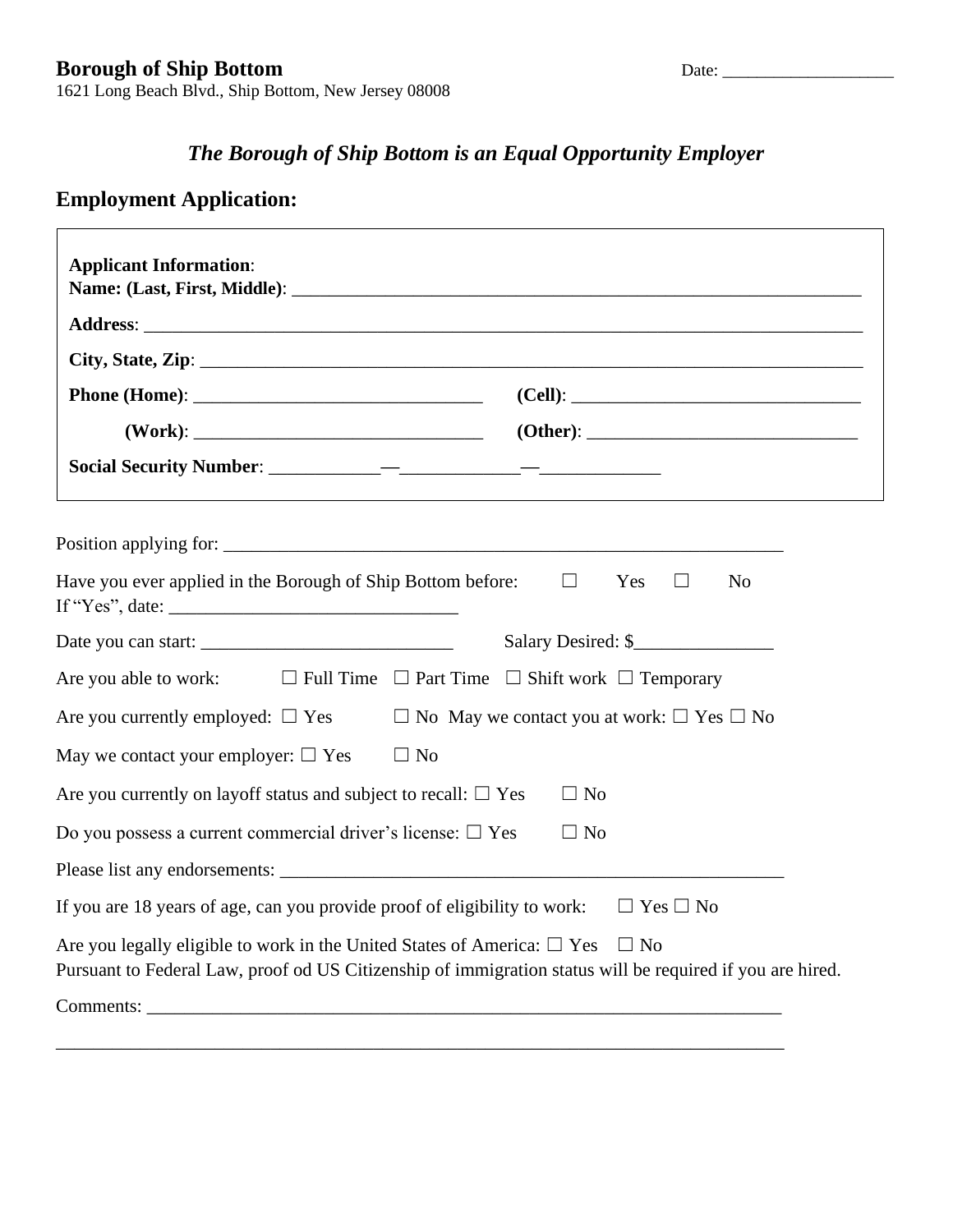**Employment History:** This section must be completed even if you attach a resume. List your last four (4) employers, major assignments within the same employer. Begin with the most recent. Include any military service. Explain any gaps in employment in the space on this form marked for comments located on the bottom of this page.

| Job Title:                          |            |           |  |
|-------------------------------------|------------|-----------|--|
|                                     |            |           |  |
|                                     |            |           |  |
|                                     |            |           |  |
|                                     |            |           |  |
| May we contact this reference?      | $\Box$ Yes | $\Box$ No |  |
|                                     |            |           |  |
|                                     |            |           |  |
|                                     |            |           |  |
| Job Title:                          |            |           |  |
|                                     |            |           |  |
|                                     |            |           |  |
|                                     |            |           |  |
| Supervisor's name and phone number: |            |           |  |
| May we contact this reference?      | $\Box$ Yes | $\Box$ No |  |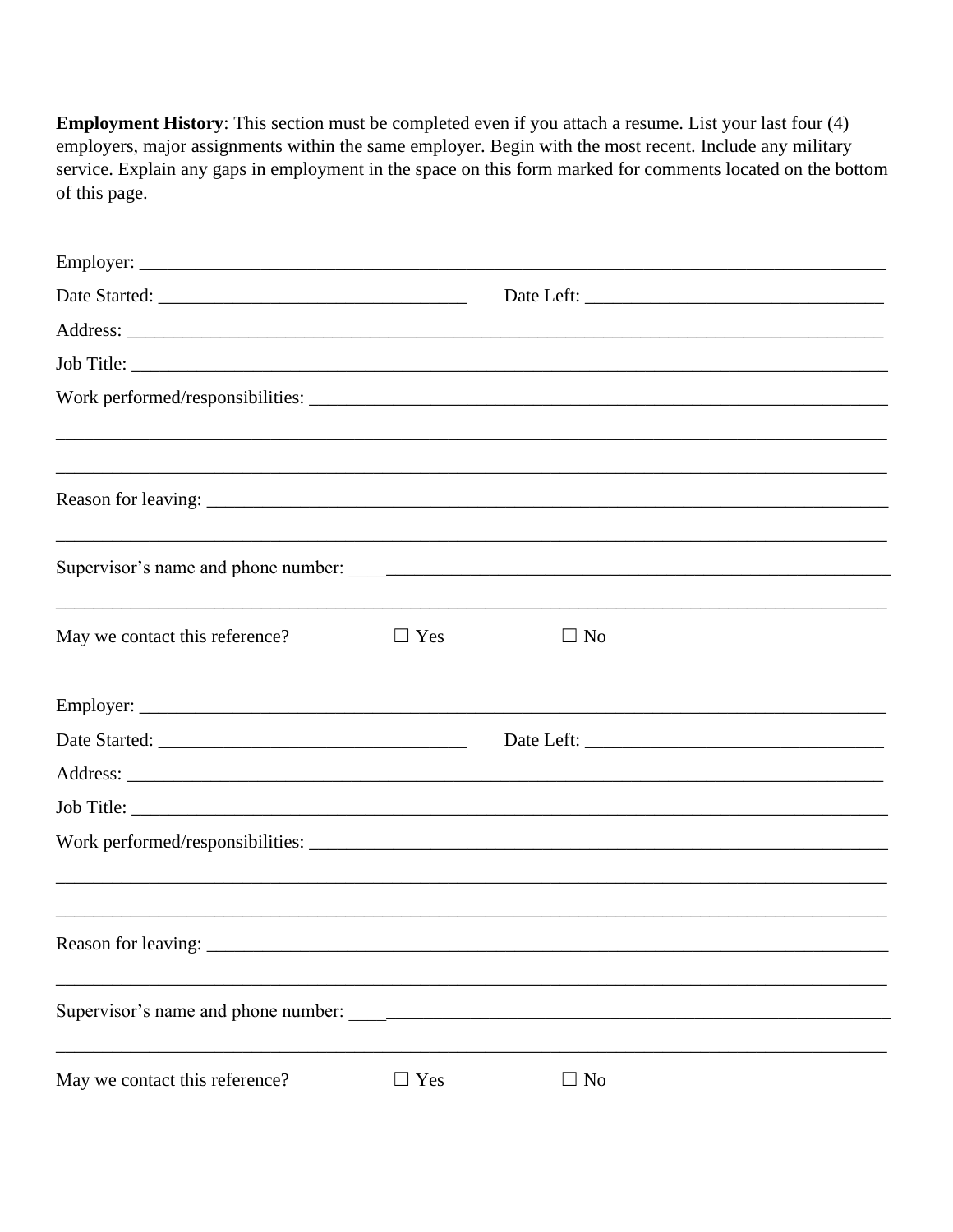| May we contact this reference? | $\Box$ Yes | $\Box$ No |  |
|--------------------------------|------------|-----------|--|
|                                |            |           |  |
|                                |            |           |  |
|                                |            |           |  |
|                                |            |           |  |
|                                |            |           |  |
| Reason for leaving:            |            |           |  |
|                                |            |           |  |
| May we contact this reference? | $\Box$ Yes | $\Box$ No |  |
| Comments: Comments:            |            |           |  |
|                                |            |           |  |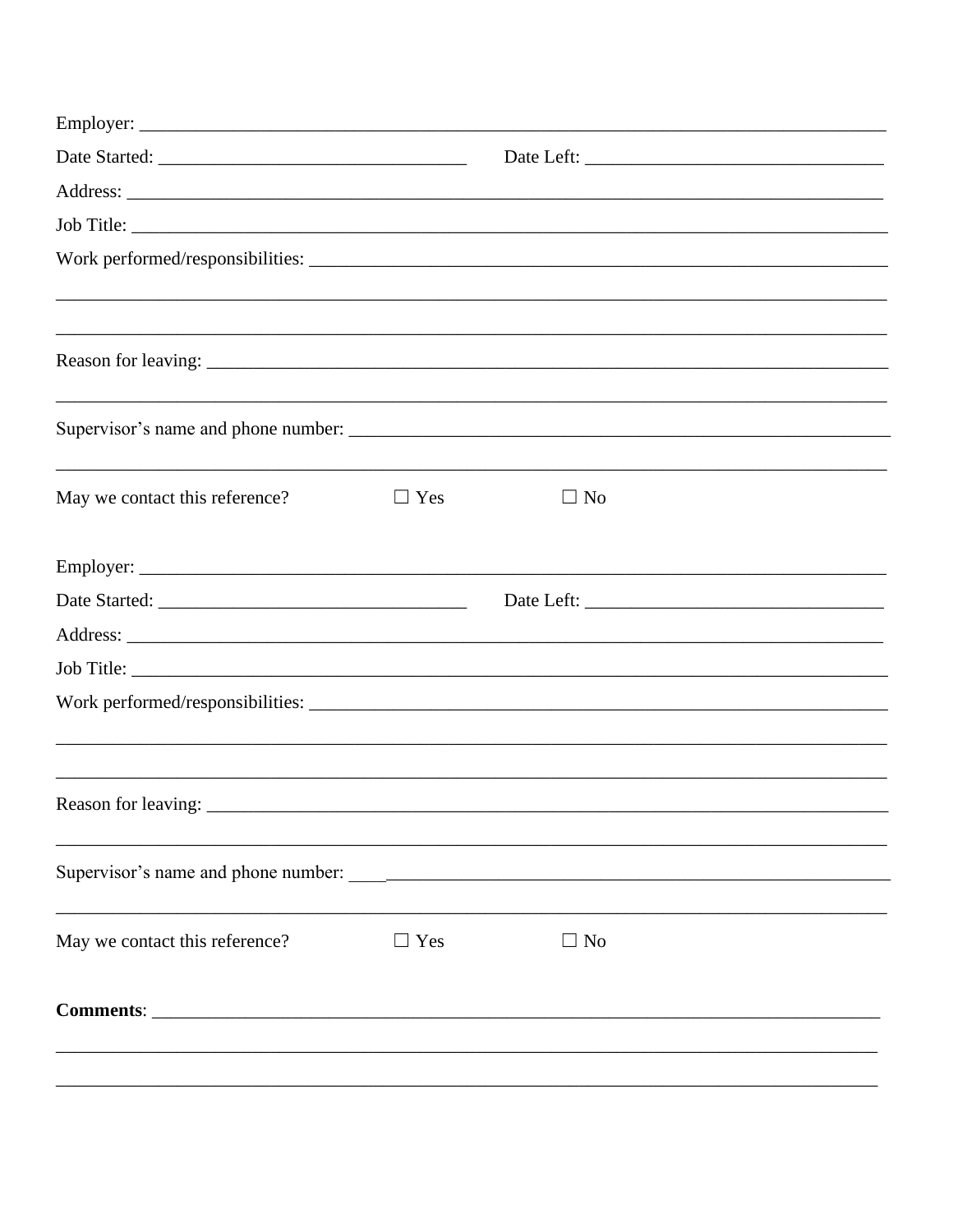**Education**: Provide information on your formal schooling and education. Include elementary, secondary and post-secondary education, if any. Include any formal vocational or professional education. For high school and post-secondary education, indicate any major or specialty, such as Academic, Business, or Trade.

| School: | <b>Years Completed</b><br>(circle)                             | Graduated:<br>(circle) | Major Field: |
|---------|----------------------------------------------------------------|------------------------|--------------|
|         | 5 <sup>5</sup><br>6<br>$\overline{7}$<br>8                     | Yes<br>N <sub>o</sub>  | N/A          |
|         | 2<br>$\mathbf{1}$<br>$\overline{3}$<br>$\overline{4}$          | Yes<br>N <sub>o</sub>  |              |
|         | 2<br>$\mathbf{1}$<br>$\overline{\mathbf{3}}$<br>$\overline{4}$ | Yes<br>N <sub>o</sub>  |              |
| Other:  | $2 \quad 2$<br>$\mathbf{1}$<br>$\overline{4}$                  | Yes<br>N <sub>o</sub>  |              |

**Languages**: List any foreign languages you know and indicate your level of proficiency.

| Language | <b>Speak Some:</b> | Speak Fluently: | Read: | Write: |
|----------|--------------------|-----------------|-------|--------|
|          |                    |                 |       |        |
|          |                    |                 |       |        |
|          |                    |                 |       |        |

**Special Skills & Experience**: State any special skills, experience, training, licenses, certifications, or other factors that make you especially qualified for the position for which you are applying.

\_\_\_\_\_\_\_\_\_\_\_\_\_\_\_\_\_\_\_\_\_\_\_\_\_\_\_\_\_\_\_\_\_\_\_\_\_\_\_\_\_\_\_\_\_\_\_\_\_\_\_\_\_\_\_\_\_\_\_\_\_\_\_\_\_\_\_\_\_\_\_\_\_\_\_\_\_\_\_\_\_\_\_\_\_\_\_\_\_\_

\_\_\_\_\_\_\_\_\_\_\_\_\_\_\_\_\_\_\_\_\_\_\_\_\_\_\_\_\_\_\_\_\_\_\_\_\_\_\_\_\_\_\_\_\_\_\_\_\_\_\_\_\_\_\_\_\_\_\_\_\_\_\_\_\_\_\_\_\_\_\_\_\_\_\_\_\_\_\_\_\_\_\_\_\_\_\_\_\_\_

\_\_\_\_\_\_\_\_\_\_\_\_\_\_\_\_\_\_\_\_\_\_\_\_\_\_\_\_\_\_\_\_\_\_\_\_\_\_\_\_\_\_\_\_\_\_\_\_\_\_\_\_\_\_\_\_\_\_\_\_\_\_\_\_\_\_\_\_\_\_\_\_\_\_\_\_\_\_\_\_\_\_\_\_\_\_\_\_\_\_

\_\_\_\_\_\_\_\_\_\_\_\_\_\_\_\_\_\_\_\_\_\_\_\_\_\_\_\_\_\_\_\_\_\_\_\_\_\_\_\_\_\_\_\_\_\_\_\_\_\_\_\_\_\_\_\_\_\_\_\_\_\_\_\_\_\_\_\_\_\_\_\_\_\_\_\_\_\_\_\_\_\_\_\_\_\_\_\_\_\_

\_\_\_\_\_\_\_\_\_\_\_\_\_\_\_\_\_\_\_\_\_\_\_\_\_\_\_\_\_\_\_\_\_\_\_\_\_\_\_\_\_\_\_\_\_\_\_\_\_\_\_\_\_\_\_\_\_\_\_\_\_\_\_\_\_\_\_\_\_\_\_\_\_\_\_\_\_\_\_\_\_\_\_\_\_\_\_\_\_\_

\_\_\_\_\_\_\_\_\_\_\_\_\_\_\_\_\_\_\_\_\_\_\_\_\_\_\_\_\_\_\_\_\_\_\_\_\_\_\_\_\_\_\_\_\_\_\_\_\_\_\_\_\_\_\_\_\_\_\_\_\_\_\_\_\_\_\_\_\_\_\_\_\_\_\_\_\_\_\_\_\_\_\_\_\_\_\_\_\_\_

\_\_\_\_\_\_\_\_\_\_\_\_\_\_\_\_\_\_\_\_\_\_\_\_\_\_\_\_\_\_\_\_\_\_\_\_\_\_\_\_\_\_\_\_\_\_\_\_\_\_\_\_\_\_\_\_\_\_\_\_\_\_\_\_\_\_\_\_\_\_\_\_\_\_\_\_\_\_\_\_\_\_\_\_\_\_\_\_\_\_

\_\_\_\_\_\_\_\_\_\_\_\_\_\_\_\_\_\_\_\_\_\_\_\_\_\_\_\_\_\_\_\_\_\_\_\_\_\_\_\_\_\_\_\_\_\_\_\_\_\_\_\_\_\_\_\_\_\_\_\_\_\_\_\_\_\_\_\_\_\_\_\_\_\_\_\_\_\_\_\_\_\_\_\_\_\_\_\_\_\_

**Comments & Additional Information**: Is there any additional information about you we should consider?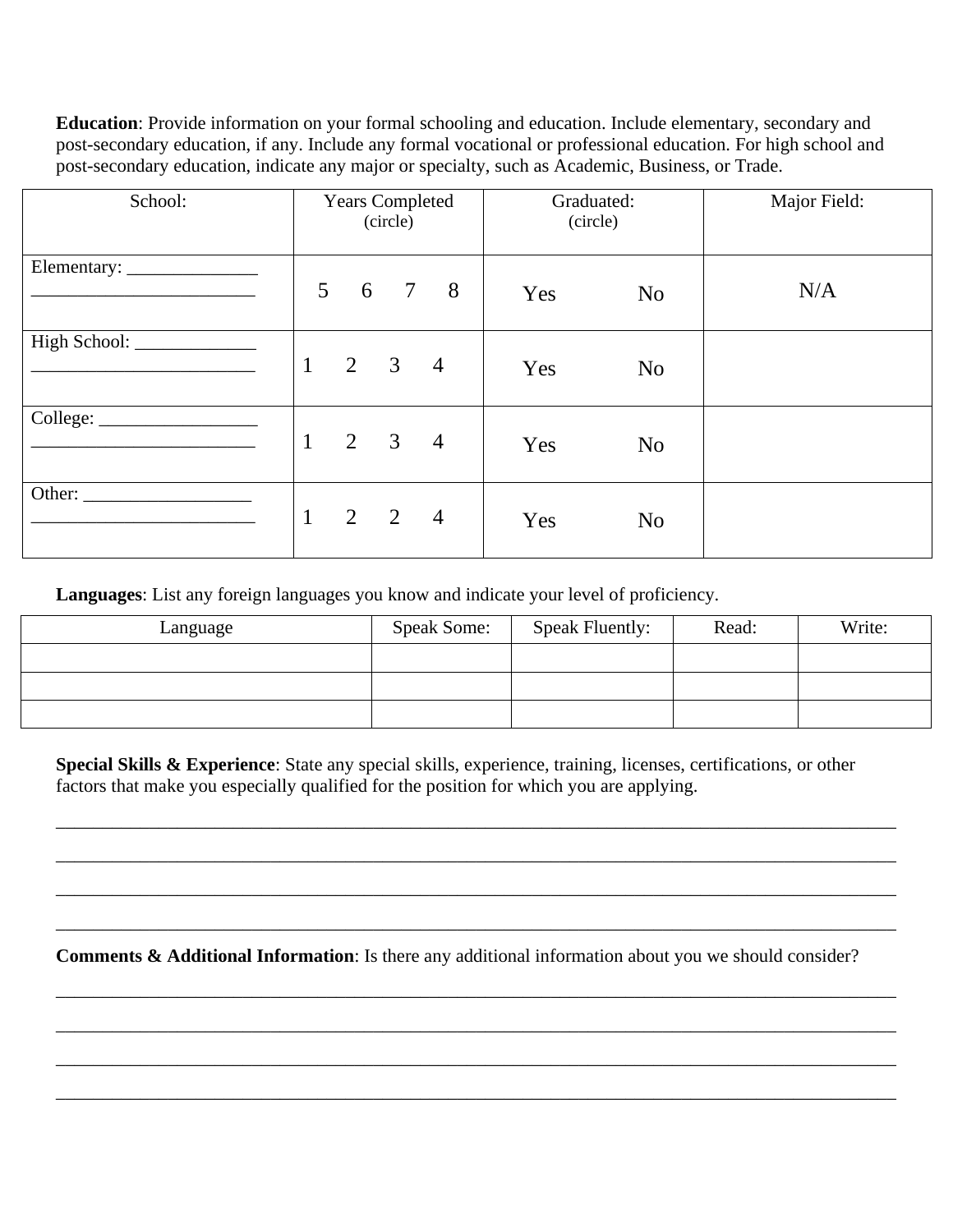**References**: Provide names, addresses and phone numbers of three people whom we may contact as a reference. They should not be relatives or former supervisors.

| <b>Name and Address:</b> | <b>Phone Number:</b> | <b>Years Known:</b> |
|--------------------------|----------------------|---------------------|
|                          |                      |                     |
|                          |                      |                     |
|                          |                      |                     |
|                          |                      |                     |
|                          |                      |                     |
|                          |                      |                     |

#### **Understanding and Agreements**:

As an applicant for a position with the Borough of Ship Bottom, I understand and agree that I must provide truthful and accurate information in this application. I understand that my application may be rejected if any information is not complete, true and accurate. If hired, I understand that I may be separated from employment if the Borough of Ship Bottom later discovers that information on this form was incomplete, untrue, or inaccurate. I give the Borough of Ship Bottom the right to investigate the information I have provided, talk with former employers (except where I have indicated they may not be contacted). I give the Borough of Ship Bottom the right to secure additional job-related information about me. I release the Borough of Ship Bottom and its representatives from all liability for seeking such information. I understand the Borough of Ship Bottom is an equal-opportunity employer and does not discriminate in its hiring practices. I understand that the Borough of Ship Bottom will make reasonable accommodations as required by the Americans with Disabilities Act. I understand that, if employed, I may resign at any time and that the Borough of Ship Bottom may terminate me at any time in accordance with its established policies and procedures. No representatives of the Borough of Ship Bottom may make any assurances to the contrary. I understand that any offer of employment may be subject to job-related medical, physical, drug or psychological tests. I also understand that some positions may involve complete background and criminal checks.

Applicant's Signature: \_\_\_\_\_\_\_\_\_\_\_\_\_\_\_\_\_\_\_\_\_\_\_\_\_\_\_\_\_\_\_\_\_\_\_\_\_\_ Date: \_\_\_\_\_\_\_\_\_\_\_\_\_

#### **Conditions of Employment**:

Please be advised that all offers of employment are conditional on the applicant passing a mandatory criminal background check and drug test. A pre-employment physical may also be required. Pursuant to our personnel policy, all job applicants are required to sign a consent form for drug testing and if the test results are positive and are not accounted for by the legal use of prescription or non-prescription drugs the applicant shall be ineligible for hire unless they can establish a legal basis for the use of the drug or controlled substance for which they test positive. For your application to be considered, you must sign and date below.

Applicant's Signature:  $\Box$